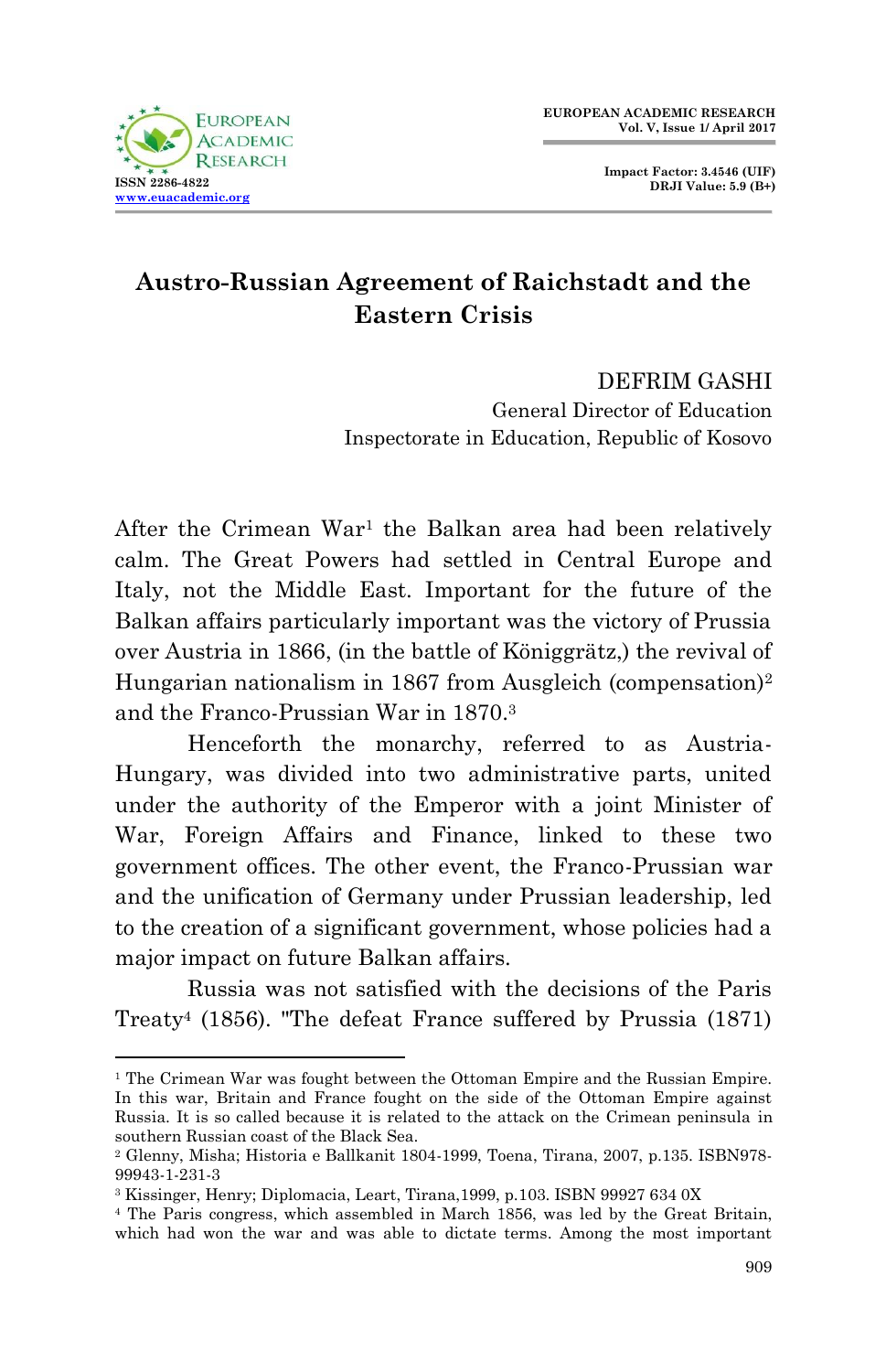gave the opportunity to Tsarist Russia to reject articles of the Paris Treaty (1856), which prevented it from arming in the Black Sea against the Ottoman Empire".<sup>5</sup>

After the Franco-Prussian war (1870-1871) France lost its fame, and the Eastern crisis re-emerged. In the early '70s of the 19th century the results of the Franco-Prussian conflict had brought about changes in the political and military balance in Europe, afflicting the 1856 Paris Treaty almost definitely. On the other hand, the Russian Empire would no longer back away from the Franco-British alliance, which is why in 1871 it began to mobilize its navy troops in the Black Sea. Russia had also begun to implement its policy of encouraging and organizing people, especially the Christians under Ottoman rule, for destabilizing activities and even uprising.

It should be noted that meanwhile, on March 13, 1871 in London a new agreement was drafted between Great Britain, Germany, Austria-Hungary, Russia, the Ottoman Empire and defeated France, which reviewed parts of the Paris agreement from March 30, 1856. Thus paragraph 2 of the new agreement lifted the cruise ban of warships in Dardanelles and Bosphorus straits, allowing the passage of all warships of friendly and allied countries, except for the cases when the High Gate considered t it was necessary to preserve essential parts of the Paris agreement (1856).

Prior to 1870 states had not entered into direct conflict over the division of the Balkan territories, as an Ottoman buffer zone was still in existence, covering the Bulgarian lands, Macedonia, Albania, Bosnia and Herzegovina. The Eastern crisis of the 1870s found the Albanians surrounded by an indifference of the international arena. None of the Great Powers was expressed publicly about their national rights.

decisions were those that would strip Russia of its ambitions to decide the fate of the Ottoman Empire and the life of the East. Russia lost its benefits against the Ottoman Empire that it had had since the peace of Kucuk Kaynarca of 1774. Taken from Buxhovi, Jusuf; Kosova, Perandoria Osmane, "F. Konica", Prishtina,2015, p. 127

<sup>5</sup> Akademia e Shkencave e Shqipërisë, Instituti i Historisë, Historia e Popullit Shqiptar II, Toena, Tirana, 2002, p. 132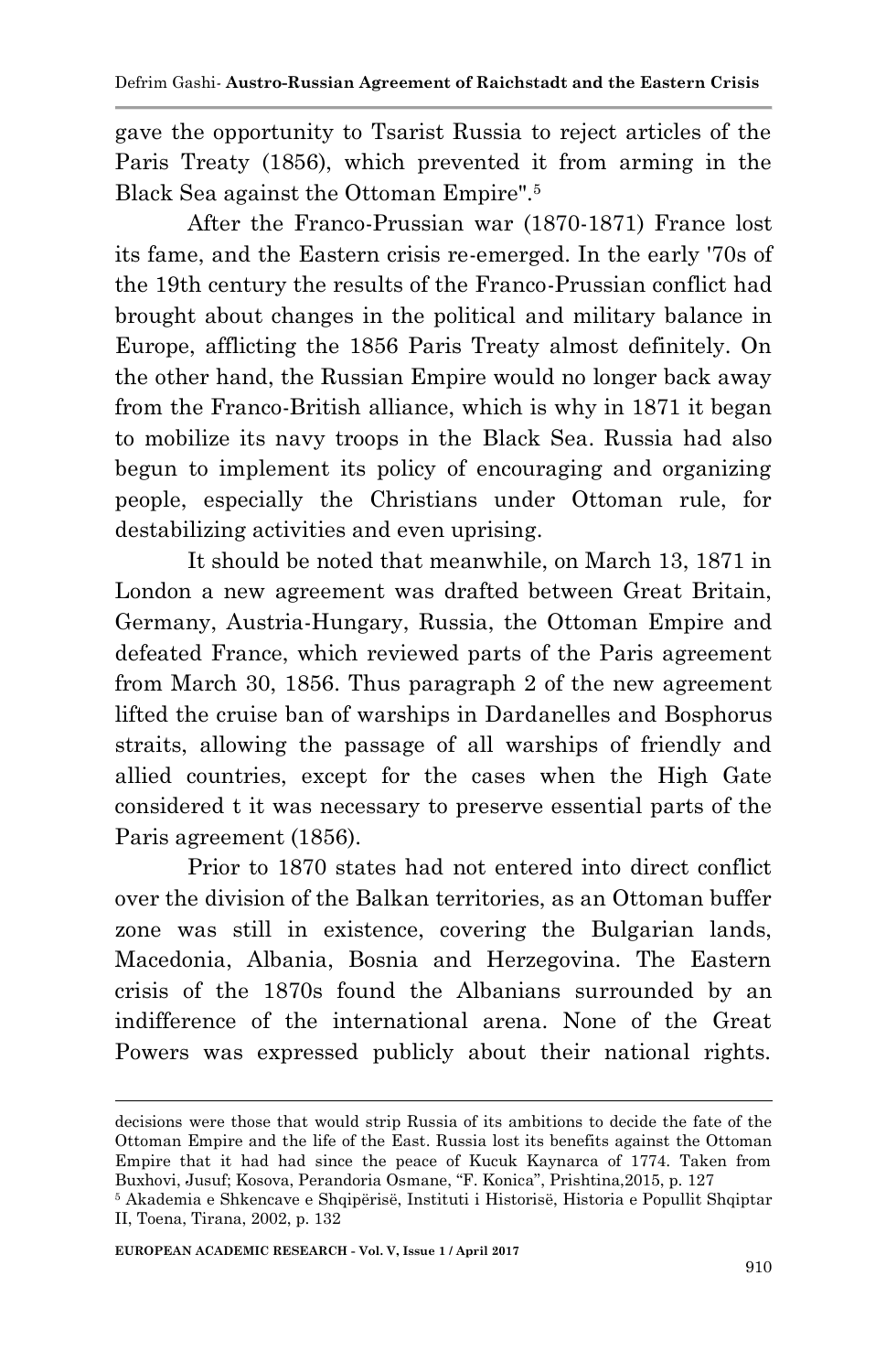During this decade, the chances increased for the Ottoman order to be expelled from at least some of the regions, most of which were difficult to divide along solid national lines.

Russia's ambassador in Istanbul, Ignatiev, deepened the crisis of 1870s, inspired by a revolt of Christian peasants of Bosnia-Herzegovina, (...) In the last quarter of 19th century, the Slavic issues in the Balkans began to emerge: the Bosnia and Herzegovina issue, Serbia issue, the question of Montenegro and the issue of Bulgaria. $6$  all due to the deep involvement neighboring Serbia and Montenegro in this event, which made the existing problems between the Great Powers and the Ottoman heritage in the Balkans resurface. "Furthermore, a new opposition force had now come into play, the Democratic Liberal Ottoman movement represented by the Young Ottomans organization, aiming to overthrow the theocratic feudal despotism of the sultans."<sup>7</sup>

East issue is the pivotal axis of the diplomatic war and all the most powerful alliances of the Great Powers at the time. The Eastern issue of the 19th century is the continuation of the two thousand years' war raged between Rome and Greece. Now it was the Germans replacing the Romans, and Slavs replacing the Greeks (the Byzantines).<sup>8</sup> Earlier the alliance of the Three Emperors<sup>9</sup> was formed (1873, Germany-Russia-Austria-Hungary), the aim of each was to stop the spread of the Republican, Revolutionary ideology in Europe. In its 19th century last quarter's edition, more than ever before, it presents as its main content the national issue in the Balkans, the liberation of the nations in the peninsula from Ottoman rule.

The war of oppressed peoples was undoubtedly the main exploding factor to push the Ottoman Empire downhill. But there were also external factors. Among them were those who

<sup>6</sup> Rizaj, Skender; Lidhja Shqiptare e Prizrenit 1877-1885, Drita, Prizren, 1998, p.42

<sup>7</sup> Historia e Popullit shqiptar II, Toena , Tiranë, 2002, f. 132

<sup>8</sup> Rizaj, Skender; Lidhja Shqiptare e Prizrenit 1877-1885, Drita, Prizren, 1998, p.42

<sup>9</sup> Culaj, Lush; Në udhëkryqet e Historis Shqipëtare, Prishtina, 2009, p. 37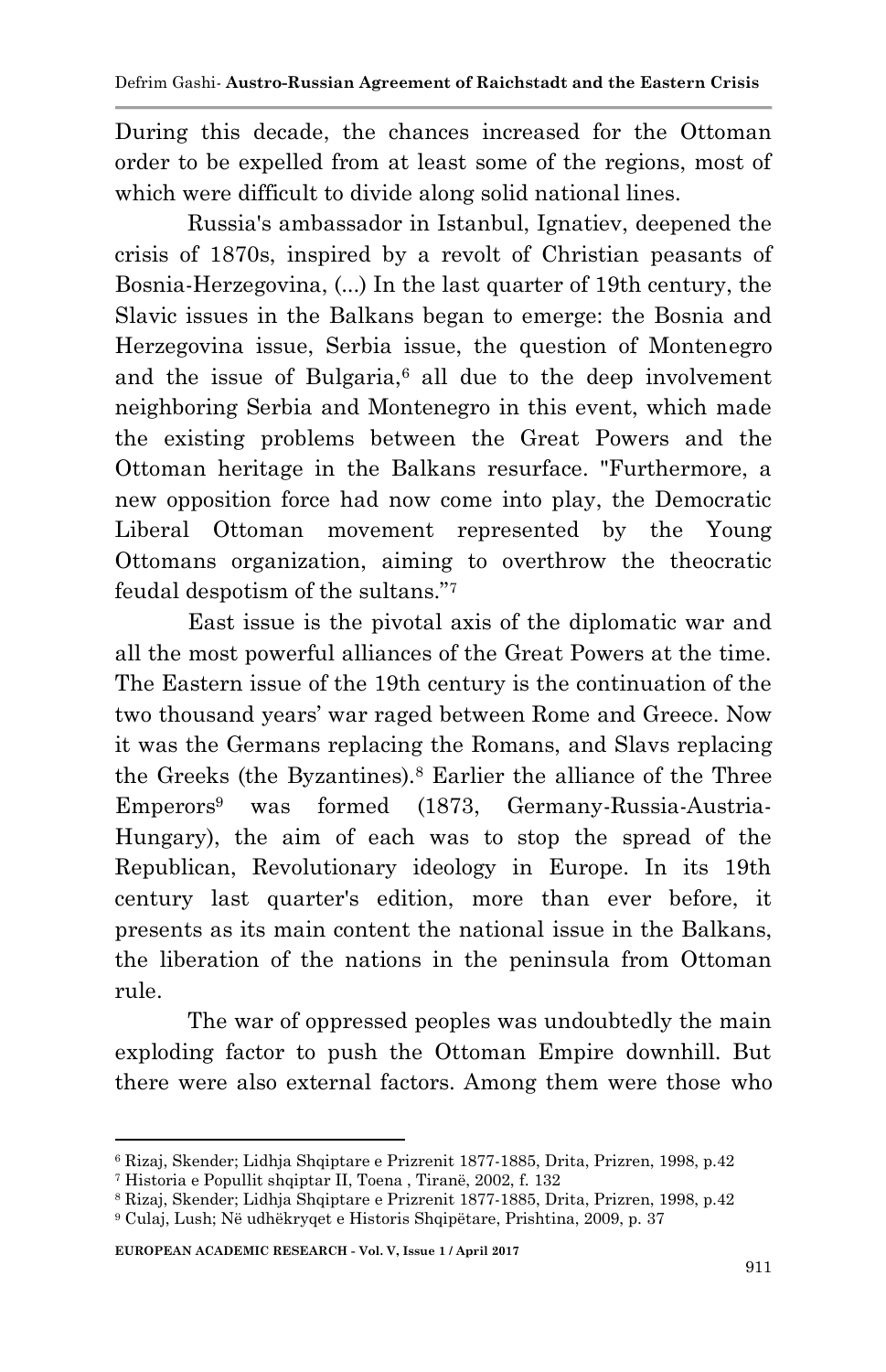encouraged and stimulated, but also those that constrained it in the process of assimilating the Balkan nations. There were three Powers that engaged more in the Eastern Crisis: Russia, Austria-Hungary and England. Others either had no power for more involvement (France, that had just emerged from the defeat by Prussia, and Italy, which had just completed its unification), or wanted to stay aside to come between the disputed parties as a third party (Germany).<sup>10</sup>

In the alignment of forces within the diplomatic front an important role is played by the new Balkan states that join the diplomacy game, and their aim is twofold. On the one hand, they are the most stable element of the anti-Ottoman war to overthrow the Empire and to that purpose they surely meet an undoubtable progressive and libertarian function. On the other hand, dynastic interests and chauvinistic trends prevail in their midst, thus spreading the seed of hostility in the Balkans. Lusts for invasion of the neighboring countries' chauvinist circles with their tendency to "unfold" to the detriment of the Albanian lands, to which they referred as being "no man's", become a negative and constant factor that accompanies the Albanian question in every step during its confrontation with the European diplomacy.<sup>11</sup>

According to Gazmend Rizaj, the so-called Great Eastern Crisis, which began in summer 1875, with the outbreak of peasant rebellions, first in Herzegovina and then Bosnia, was in facta scenario of Russian agents under direct instructions of Russia's Ambassador in Istanbul, also chairman of the pan-Slavic community, Nikola Ignatiev.<sup>12</sup>

Russia sought to encourage Christians in Balkan area, through peoples' uprisings, not only against the High Gate, but also against Austria, which after the defeat in the Austro-

<sup>1</sup> <sup>10</sup> Puto, Arben; Çështja Shqiptare në aktet ndërkombëtare të Periudhës së imperializmit, vëll. I, Tirana, 1984, p.11-12.

 $11$  ibid., p.13.

<sup>12</sup> Rizaj, Gazmend; Shqipëria e Sipërme 1800-1913, Instituti Albanologjik, Prishtina, 2011, p.113. ISBN-978-9951-596-43-5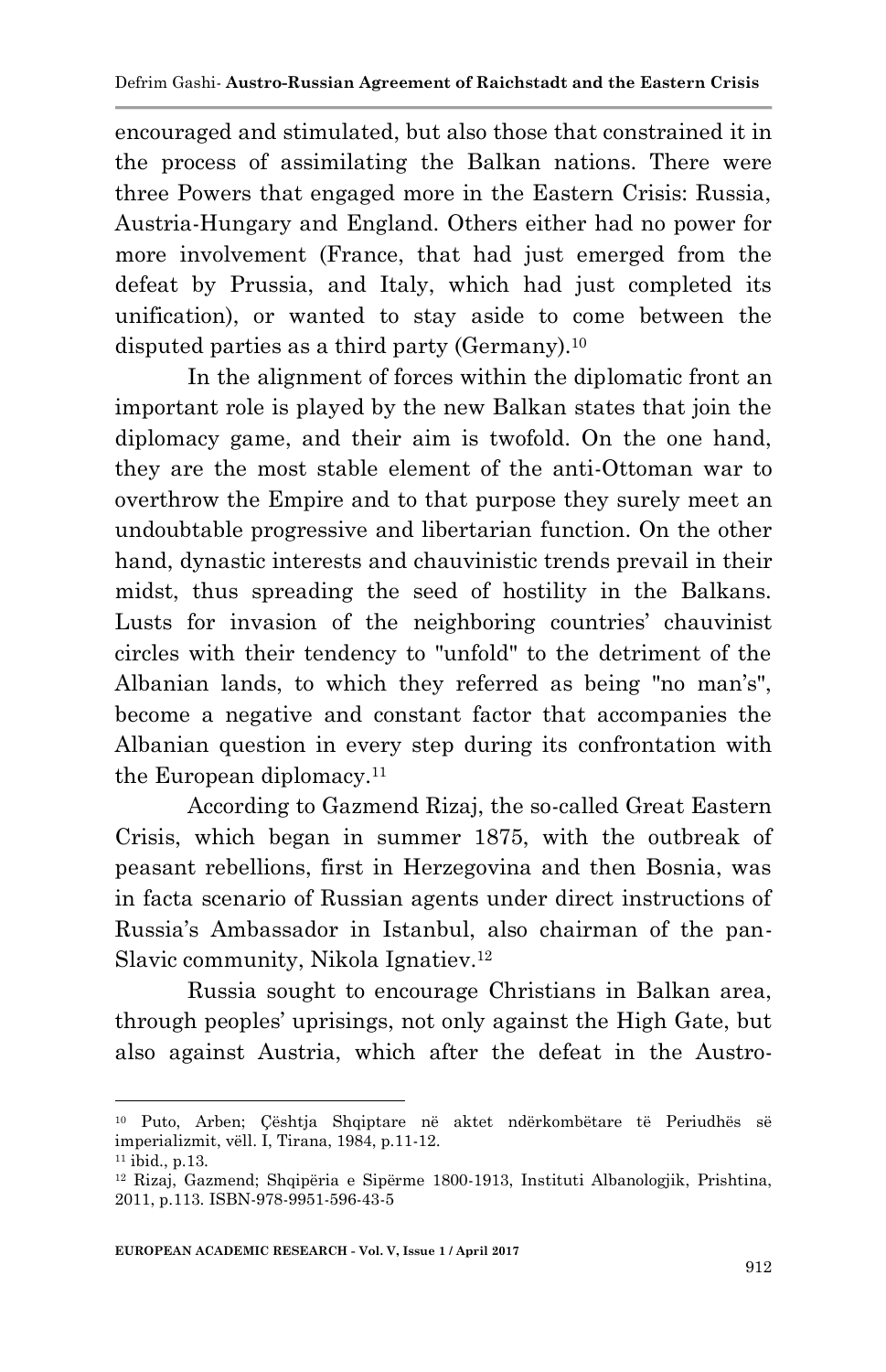Prussian War in 1866, had oriented its entire state policy towards the Balkans. It was the active involvement of pan-Slavism in Balkan issues, and Russia's interest for the autonomy of Bosnia and Herzegovina that pushed Franz Joseph I and the Austria-Hungarian Government to anticipate such a pan-Slavic scenario, engaging in full potential to have this Ottoman province join the Austria-Hungarian realm.<sup>13</sup>

Based on data provided by J. Buxhovi, Serbia on June 30, 1876 and the next day, on July 1, Montenegro declared war on the Ottoman Empire.<sup>14</sup>

With Serbia and Montenegro entering the fight against the Ottoman Empire, the political situation in Eastern Europe got very complicated. Greece and Romania joined the dualist coalition against the Ottoman Empire. Indeed, this was a diplomatic success of Prince Milan, who established a coalition between four Balkan monarchies, Serbia, Greece, Romania and Montenegro.15As might be expected, the Russian Empire was the first to seek to benefit. After declaring that "its quarantine period" had now ended, it came out in support of the rebel Slav populations. At the same time, Russia understood tit had to consult Austria-Hungary first, and not act totally on its own, as it did not want to end up being thrown back from the Balkans like it had 20 years ago at the time of the Crimean war. So, Russia was forced to compromise with its main partner, Austria-Hungary.

Vienna on the other hand showed in this case that it would not oppose any change to the Ottoman Empire, that it was ready to reach an agreement if it received a part. The Russian Chancellor A. M. Gorchakov had set the principles of compromise in the project presented in May to his Austria-Hungarian colleague, Andrassy. In it, Russia presented the

**EUROPEAN ACADEMIC RESEARCH - Vol. V, Issue 1 / April 2017**

<sup>13</sup> Rizaj Gazmend; Shqipëria e Sipërme 1800-1913, Instituti Albanologjik, Prishtina, 2011, p.114.

<sup>14</sup> Buxhovi, Jusuf; Kosova III, Perandora Osmane, Faik Konica, Prishtinë 2015, p.130

<sup>15</sup> Frasheri, Kristo; Lidhja Shqiptare, 1878-1881, ASHSH, Tiranë, 2012, p. 130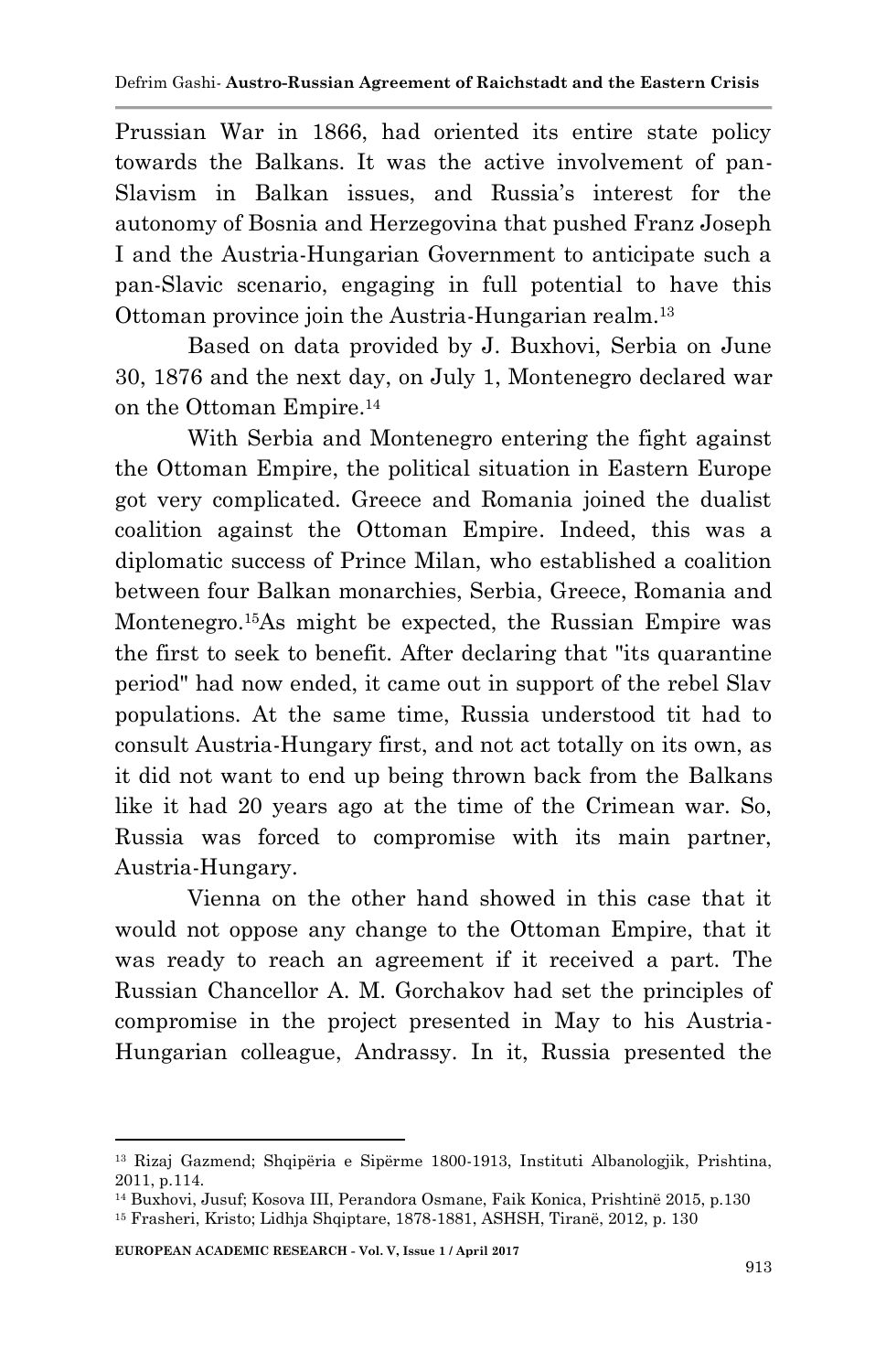granting of administrative autonomy to Slavic provinces still under Ottoman rule as a minimum requirement.

Professor G. Rizaj further notes that the two highest state dignitaries of Austria-Hungary and Russia (Andrassy and Gorchakov) through the two sovereigns, Francis Joseph and Alexander II, on 8 July 1876 signed the so-called Raichstadt agreement formalized in the Budapest Convention of January 15, 1877.<sup>16</sup>

In the Raichstadt Conference<sup>17</sup> the parties agreed to have a common approach to solving the Eastern Crisis. This is due to the continuous unrest in the Ottoman Empire and the narrow interests of both Powers of the Conference for the Balkan region. They also discussed the potential Russian-Ottoman<sup>18</sup> war (that exploded later in 1877-1878) and the scenarios on the international and regional impacts it could bring.

The diplomatic negotiations in the Raichstadt Conference were private and informal. This was due to the inability to change the principles set out in the Vienna Treaty of 1815 on multilateral agreement and consensual spirit at the level of the Great Powers, members of the of Vienna Congress. It is interesting that the results of the meetings were not written down, which is why the views of both sides on what was agreed, based on the analysis of unilateral documents, seem quite different. There was also no formal act or protocol signed between the parties. The time for talks was dictated separately by the two heads of diplomacy, Andrassy and Gorchakov, which testifies that neither party trusted the other.<sup>19</sup>

This distrust prevailed during the entire Conference, and it was the mutual skepticism that made the meeting of the most important states at the time unstable and generally

<sup>1</sup> <sup>16</sup> Rizaj, Gazmend; Shqipëria e Sipërme 1800-1913, Instituti Albanologjik, Prishtina, 2011, p. 117. ISBN 978-9951-596-43-5

<sup>17</sup> Raichstadt, Castle in Czech Republic; Rizaj, Gazmend; Shqipëria e Sipërme 1800- 1913, 2011, p. 117

<sup>18</sup> Muhamed A. Salabi, Perandoria Osmane, Fjala e bukur, Prishtina, 2009, p. 440-442.

<sup>19</sup> Ibra, Hysen; Çështja shqiptare dhe Komuniteti Ndërkombëtarë, në: "Gjurmime albanologjike-SSHH", no. 28- 29, 1998- 1999, IAP, Prishtina, 2002, p. 55- 76.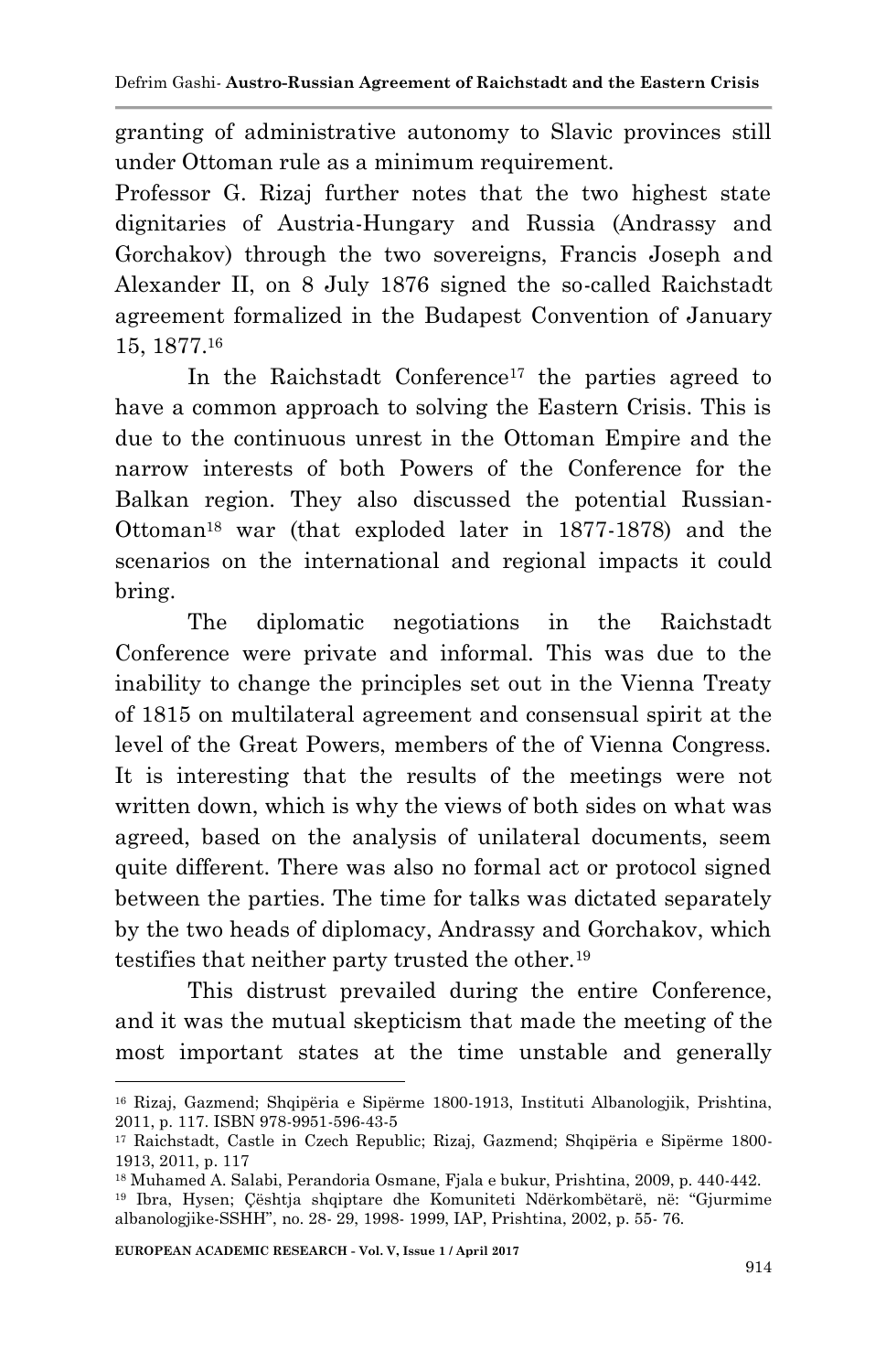unfruitful, provoking disagreements over the division of territories at the expense of helpless people.

Among the main terms, the one on expansion of Austrian annexations over the territory of Bosnia and Herzegovina remained rather contradictory. Many researchers have later criticized the Austria-Hungarian Foreign Minister Gyula Andrassy for not extending the annexation of Bosnia-Herzegovina to Sandzak area. By undertaking such a step, Andrassy would extend the Austria-Hungarian zone to Thessaloniki while stopping any direct links between Serbia and Montenegro, consequently to emergence of Serbia and through it, of Russia, into the Adriatic Sea.<sup>20</sup>

Jusuf Buxhovi states among other things that the Ottoman Empire was forced, under` the circumstances, by both the Russian and Austria-Hungarian Empire to implement certain reforms in favor of the Slavic population; should the other side win the war (Serbia and Montenegro), Bosnia would pass primarily to Austria-Hungary and partly to Serbia, which would take a part of Kosova (northern part), and Montenegro would take a part of Herzegovina. Bulgaria would become an autonomous state and Rumelia an autonomous vilayet.<sup>21</sup> According to Skender Rizaj, if the Ottoman State were to triumph, both states pledged to intervene to ensure the status quofor Serbia and Montenegro.<sup>22</sup> Seeing the permanent risk by the expansion or the creation of a vast great Slavic state, Germany intervened with Austria to prevent Serbia from expanding towards the Adriatic and Bulgaria would not include Macedonia, because one and the other wouldjeopardizethe Austro-German interests towards the Aegean sea.<sup>23</sup>

According to the talks, the Balkan Christians would initially enjoy at the greatest extent the full independence from the Ottoman Empire, and the generous support of Russia, while

<sup>21</sup> Buxhovi, Jusuf; Kosova III, Perandoria Osmane, Faik Konica, Prishtinë 2015, p. 130

 $20$  Rexha, Sabri; Raportet shqiptaro-serbe në Kosovë, IAP, Prishtina, 2011, p.  $29 - 95$ .

<sup>22</sup> Rizaj, Skender; Lidhja Shqiptare e Prizrenit 1878-1881, Drita, Prizren, 1998, p.46

<sup>23</sup> Buxhovi, Jusuf; Kosova III, Perandora Osmane, Faik Konica, Prishtinë 2015, p.130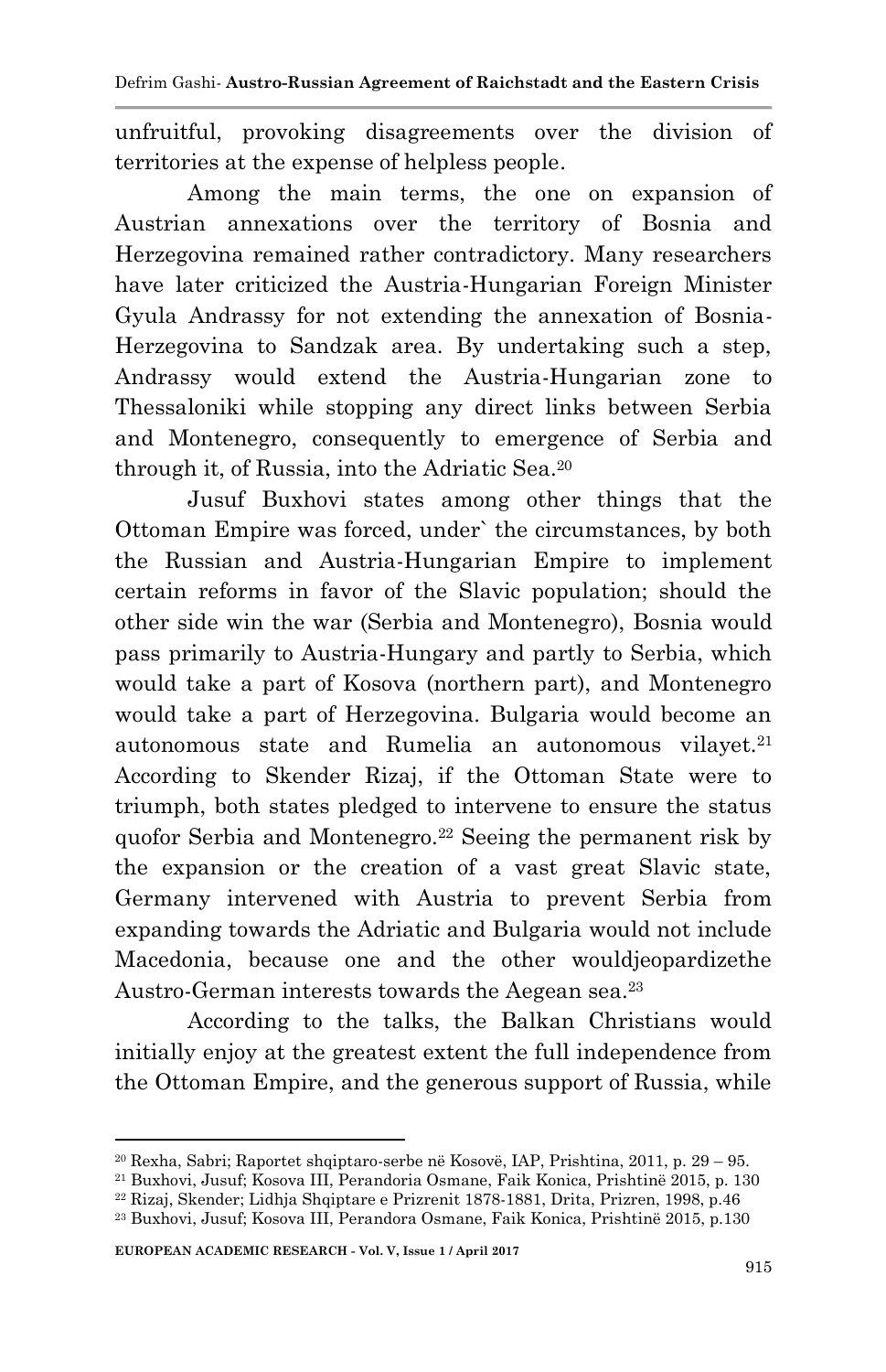Austria-Hungary, with the consent of Germany's Bismarck, would have access to both large territories, Bessarabia (in Eastern Europe) and the Caucasus. At the same time, with the permission of Russia, Austria-Hungary could annex Bosnia-Herzegovina. Ever since the initial negotiations with Austria-Hungary in Raichstadt (1876) up to the Ambassadors Conference (1912), Russia opposed the option of creating an Albanian state in the European Ottoman Empire and worked towards dividing the Albanian lands between its Orthodox Slav clients in the Balkans.<sup>24</sup>

All this effort had a basic price; Russia was to stay away from the war with the Ottoman Empire, while politically Austria-Hungary and Russia would align ideas on how to split the Balkans, in case of a possible Russian-Ottoman war, the winner of which would be Russia. Buxhovi further notes that Austria-Hungary touched on the Albanian issue. It envisaged the creation of an autonomous Albanian state.<sup>25</sup> Then three autonomous countries would be established in the Balkans: Albania, Bulgaria, Rumelia, while Thessaly and Epirus would be given to Greece. Istanbul with its surroundings would be declared a free city.<sup>26</sup>

These inconsistencies of the Raichstadt Agreement made it necessary to continue the diplomatic attempts to attend another conference, namely the Istanbul Conference, which followed the Budapest Treaty. The latter would review to a considerable extent the Raichstadt Agreement<sup>27</sup>, in which the Great Power diplomacy for the first time discussed the Albanian question.

The isolated agreement with Austria-Hungary, the main rival in the Balkan issues, was for the circumstances of the time the best move of Petersburg. Under the existing circumstances the Russian government was faced with a

<sup>24</sup> Rexha, Sabri; Raportet shqiptaro – serbe në Kosovë, IAP, Prishtinë, 2011, p. 29-95

<sup>25</sup> Buxhovi, Jusuf; Kosova III, Perandora Osmane, Faik Konica, Prishtinë 2015, p.130

<sup>26</sup> Rizaj, Skender; Lidhja Shqiptare e Prizrenit 1878-1881, Drita, Prizren, 1998, p.46-47

<sup>27</sup> Rexha, Sabri; Raportet shqiptaro – serbe në Kosovë, IAP, Prishtinë, 2011, p. 29 - 95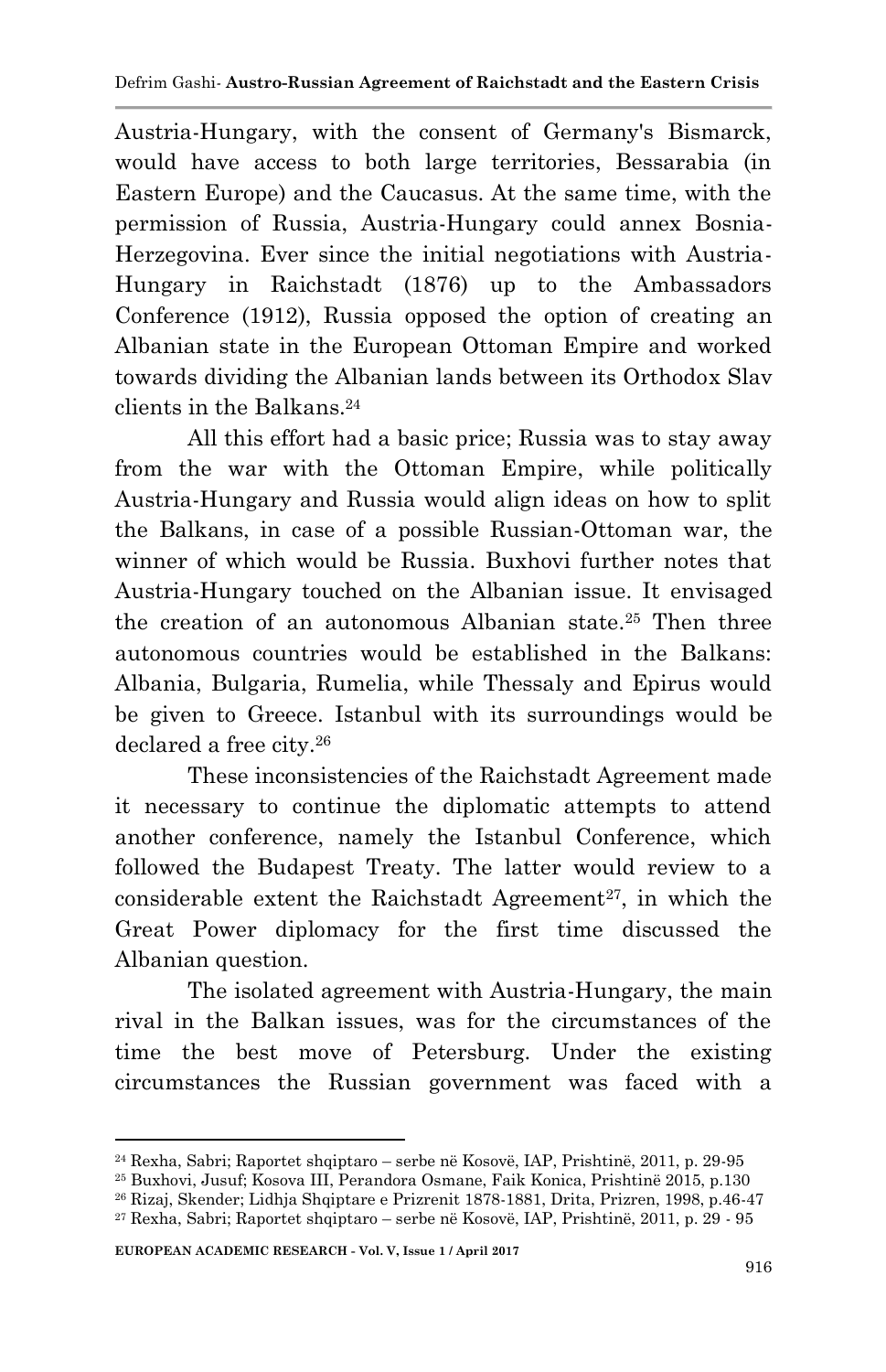serious diplomatic task: to help the Balkan Slavs, but also to avoid the confrontation with Austria-Hungary. Even Vienna, supported by Berlin, showed willingness in this regard. "The city of Raichstadtin Beomia became the meeting place of the highest figures of the two greatest powers: Russia and Austria-Hungary, at the Imperial Austria-Hungarian Palace".<sup>28</sup>

Vienna and Petersburg decided not to intervene militarily, neither pro nor against the Ottoman Empire. On other issues arising from the Eastern Crisis they agreed only on a few points. If the Ottoman Empire were to emerge triumphant from the war, they would not allow any change in political borders of the Balkan Peninsula. They would respect the pre-war situation, but would intervene to force the High Gate to implement certain reforms in favor of the Slavic populations. Lush Culaj notes that in Raichstadt 1876 Agreement, Austria-Hungary had hinted it would oppose the establishment of a large Slavic country on the Balkan Peninsula (Southeast Europe).<sup>29</sup>

If the two Slavic monarchies would win the war, political and territorial changes would appear in the map of the Balkans. In such a case, Vienna put a sine qua non condition that a great Slavic country in the Balkan Peninsula not be formed. This meant that Serbia would be extended to the Adriatic and Bulgaria would not include Macedonia, because both would hinder the expansion of Austria-Hungary towards the Aegean. Territorially, both sides would ensure equal benefits for themselves at the expense of the Ottoman Empire. Austria-Hungary would take most of Bosnia and Herzegovina together with the Ottoman Croatia, and Russia would regain Bessarabia in Europe and some Asian regions in the Caucasus.<sup>30</sup>

<sup>28</sup> Bertel, Jozef; Schloos Riechstadt – Historische Skizze, Preg im Juli,1876, p.21

<sup>29</sup> Culaj, Lush; Në udhëkryqet e Historis Shqipëtare, Prishtinë, 2009, p. 37.

<sup>30</sup> Puto, Arben; Çështja Shqiptare në aktet ndërkombëtare të Periudhës së imperializmit, vëll. I, Tiranë, 1984, p.103-109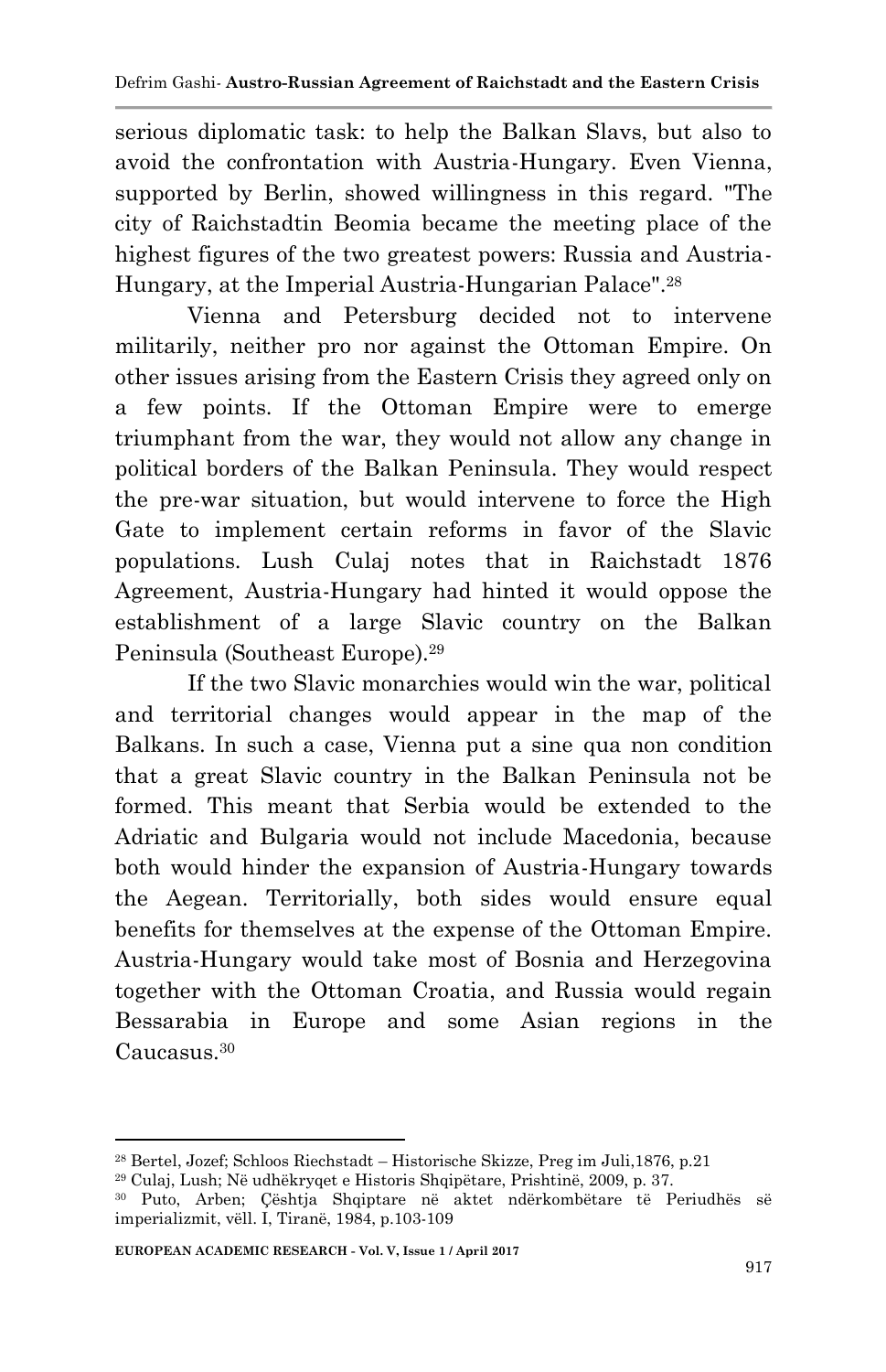With the condition that Vienna put to not establish a great Slavic state, the possibility of northern Albania's annexation from Serbia was ruled out. Montenegro was also to be rewarded with Slavic territories. The Albanian territories would remain under the Ottoman rule, but under the Austria-Hungary sphere of influence. The Russian pan-Slavism (...) required the establishment of "Greater Bulgaria" from most of the Rumelia (Balkans) which means it asked for the collapse of the Ottoman Empire.<sup>31</sup> This means that Russia sought to form two new Slavic states, Bulgaria and Rumelia, both independent principalities. Austria-Hungary adopted the Russian idea (provided that they were autonomous principalities), and also proposed the formation of a third country, the Albanian autonomous principality. Russia, sticking toits pan-Slavic platform opposed the Austria-Hungarian proposal. Despite this, in Raichstadt, the Albanian question came for the first time in the European diplomatic history as a political issue.

Raichstadt agreement was finalized with the signing of the Secret Military Convention of Budapest on 15 January 1877. According to this Convention, Russia ensured the neutrality of Austria-Hungary against the Ottoman Empire. Austria-Hungary won the right to annex Bosnia and Herzegovina, but was obliged not to expand military operations in Romania, Serbia, Bulgaria or Montenegro. In order to secure the German support against Austria, the Russians bought off Austria. In a convention signed in Budapest on January 15, 1877, later supplemented by the agreement of 18 March, Austria agreed to remain neutral in case of a Russo-Turkish war. In exchange the Austrians would be allowed to invade the Turkish province of Bosnia and Herzegovina, whenever they saw it fit. On April 24, 1877, Russia declared war on Turkey.<sup>32</sup>

Austro-Russian agreements for the division of Balkans into Austria-Hungary and Russia spheres of interest were

<sup>1</sup> <sup>31</sup> Rizaj, Skender; Lidhja Shqiptare e Prizrenit 1878-1881, Drita, Prizren, 1998, p. 47

<sup>32</sup> Rich, Norman; Diplomacia e Fuqive të Mëdha1814-1914,Toena, Tirana, p.223. ISBN 99943-1-1999-9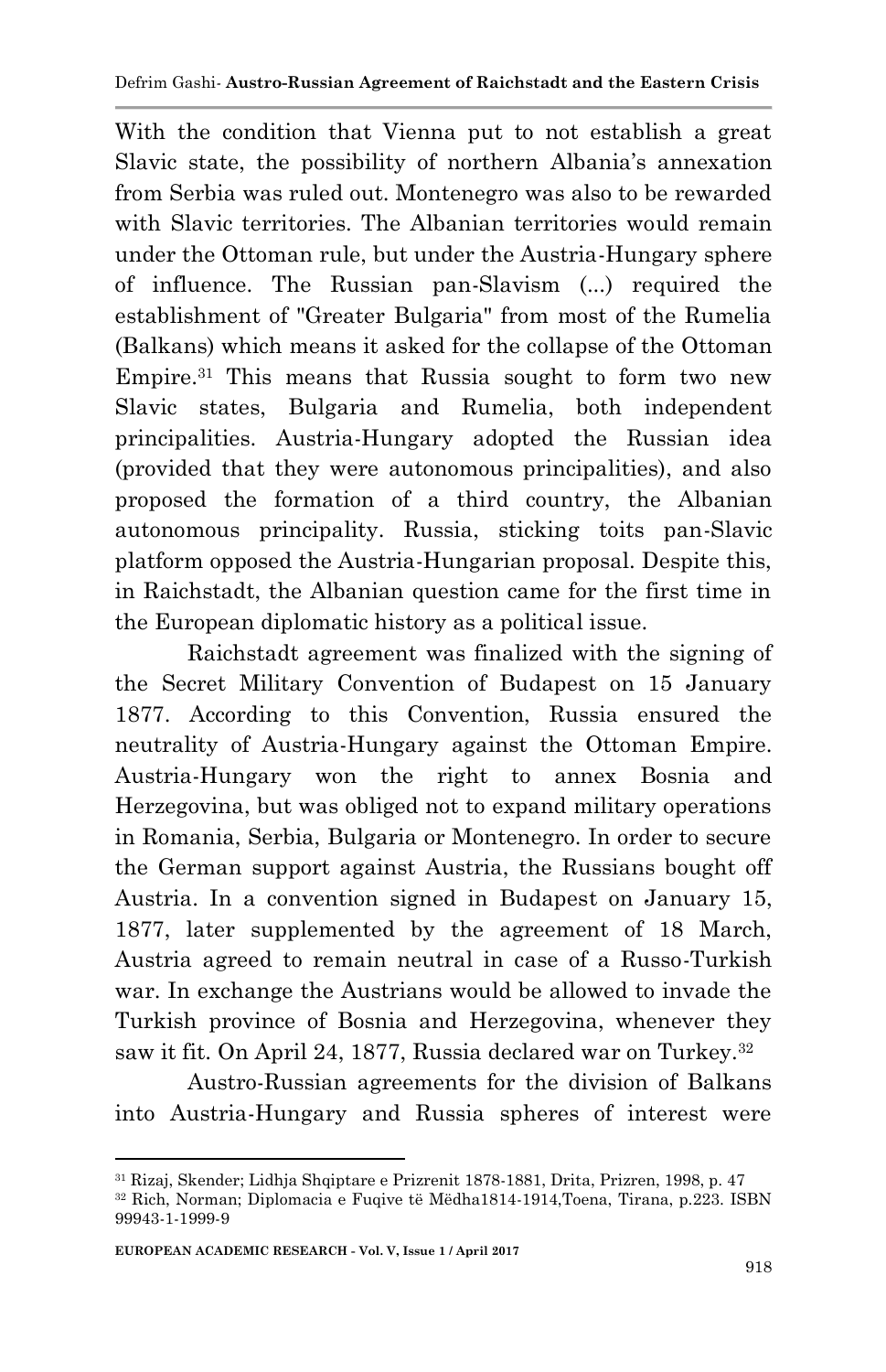supported and encouraged by Bismarck.<sup>33</sup> Certainly, Bismarck sought to be neutral but in no way would he allow the fracturing of Russia's or Austria's status as great powers, 34 or the destruction of Austria-Hungary from Russia, though he showed no interest to fight against Russia for the Balkan interests of Austria-Hungary. The above agreements were primarily an attempt to solve some of the issues that could encourage the confrontation of these two empires. Subsequent events showed that rivalry and animosity between these two powers were in no way diminished.

It could not pass unnoticed that despite the reached agreement, Austria-Hungary and Russia remained the main rivals in the Balkans and this is reflected in the fact that there exist two versions for the same Raichstadt meeting (both versions will be given below), the comparison of which explains the divergences between parties. So, while Gorchakov provided that, in case of victory, Serbia would assume most of Bosnia, and Montenegro all of Herzegovina, Andrassy on the other hand implied that both provinces be involved mainly in the Habsburg Empire.

The importance of Raichstadt Agreement in our case is that under Austrian pressure, it was discussed for the first time that Albania could also obtain autonomy in principle in case of the Ottoman Empire destruction. <sup>35</sup> Although this is not reflected in the other version, which speaks the Russian opposition, it is a proof that the Albanian question began to count as an element of the situation created in the Balkans after the eventual defeat of the Ottoman Empire.

The Austria-Hungary Government apart from its efforts to contribute in the above fields was committed to the Albanian cause in the international arena to affirm it as much as

<sup>33</sup> Rizaj Gazmend; Shqipëria e Sipërme 1800-1913, Instituti Albanologjik, Prishtina, 2011, f.118

<sup>34</sup> Rich, Norman; Diplomacia e Fuqive të Mëdha1814-1914,Toena, Tirana, p.223. ISBN 99943-1-1999-9

<sup>35</sup> Rizaj Gazmend; Shqipëria e Sipërme 1800-1913, Instituti Albanologjik, Prishtina, 2011, p. 120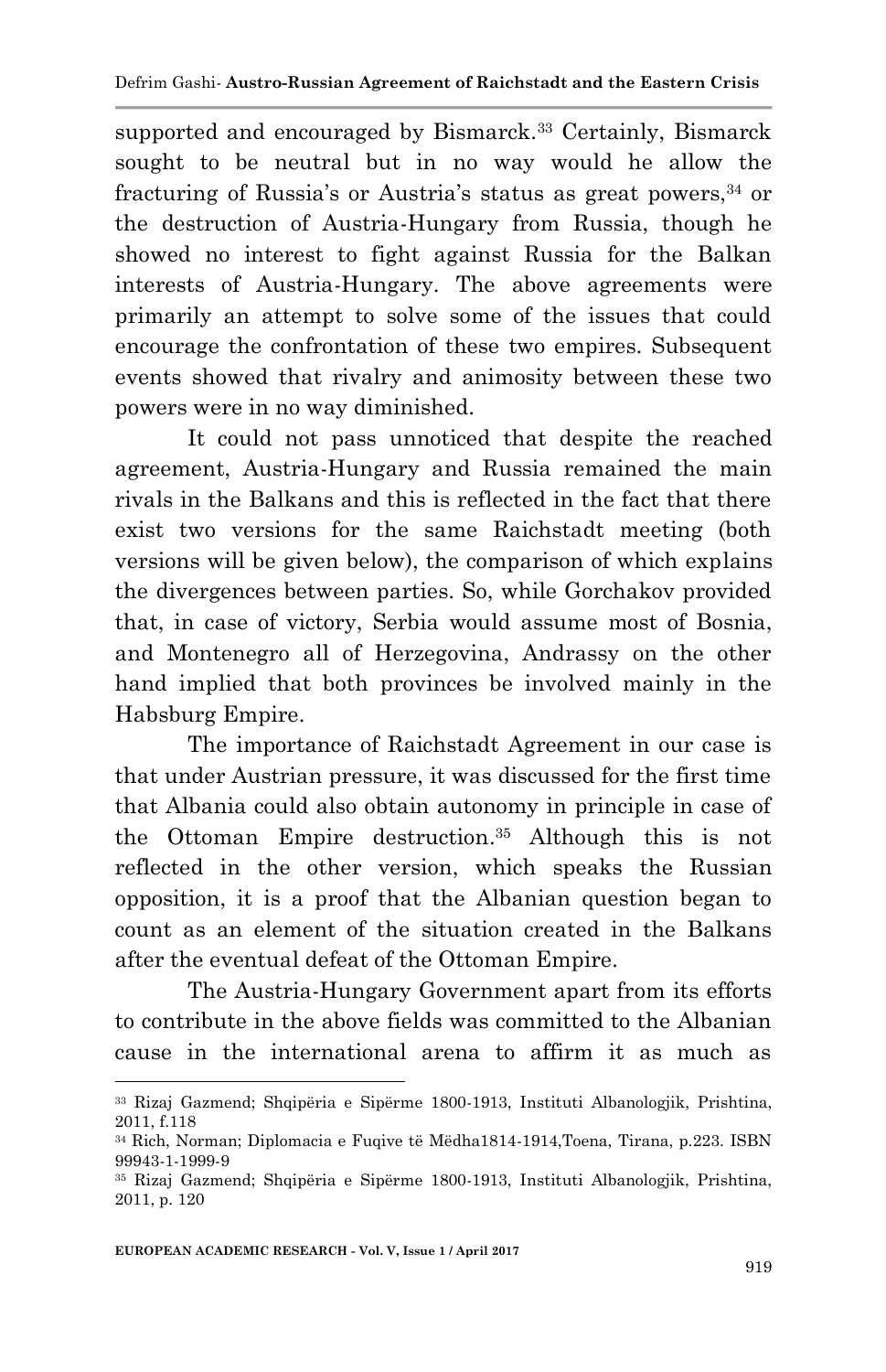possible, so that the latter could reach its objective, an autonomous or independent Albanian state. Berch told, the Austrian Foreign Minister of the time, declared, "We only aim to create an independent Albania, the establishment of which in turn was provided through previous diplomatic work, especially in agreement with the other ally, Italy."<sup>36</sup>

Austro-Hungary, unlike other great powers, the first tried to push the idea for the establishment of an Albanian state, by conditioning the placement of this state under its protectorate,<sup>37</sup> concretizing it as a project clearly formulated in 1897, and especially through the active role it played in 1912- 1913. As we noted above, the idea and Austria-Hungarian projects for an Albanian state include a period that begins in 1876, when the so-called Eastern Crisis had started, and continued until 1913.

Habsburg Emperor Franz Joseph said on the independence of Albania that "fully agreeing with the allied government of Italy we told the Conference of Ambassadors our opinion on the creation of a free and independent Albanian principality and could have the support of other governments on this issue we had initiated."<sup>38</sup>

While the Russo-Ottoman war was waging (1877), Lippich, the Austria-Hungarian consul in Shkodra, was asked by his Ministry to present a memorandum on Albania. One of the main issues discussed in this memorandum was the importance of Albania on the politics orientation of the Dual Monarchy.

Considering the possibility of creating new, partially or completely sovereign Slavic states on southeastern borders of Austria-Hungary, Lippich reckoned that Albanians and their lands could serve as bulwarks against Slavic expansion. If

<sup>36</sup> Hause Und Staats Archiv (HHStA), Politiches Archive (PA), Wien, A, Albanien, në AIH, vj.23-34-3447; taken from Elena Kocaqi Levanti; Si e krijoi Austro Hungaria Shtetin Shqiptar, Tirana, 2012, p. 13

<sup>37</sup> Frashëri, Kristo; Lishja shqiptare e Prizrenit 1878-1881, Toena, Tiranë, 1997, p.37

<sup>38</sup> Hause Und Staats Archiv (HHStA), Politiches Archive (PA), Wien, A, Albanien, taken from Elena Kocaqi, vep. e cit. p. 12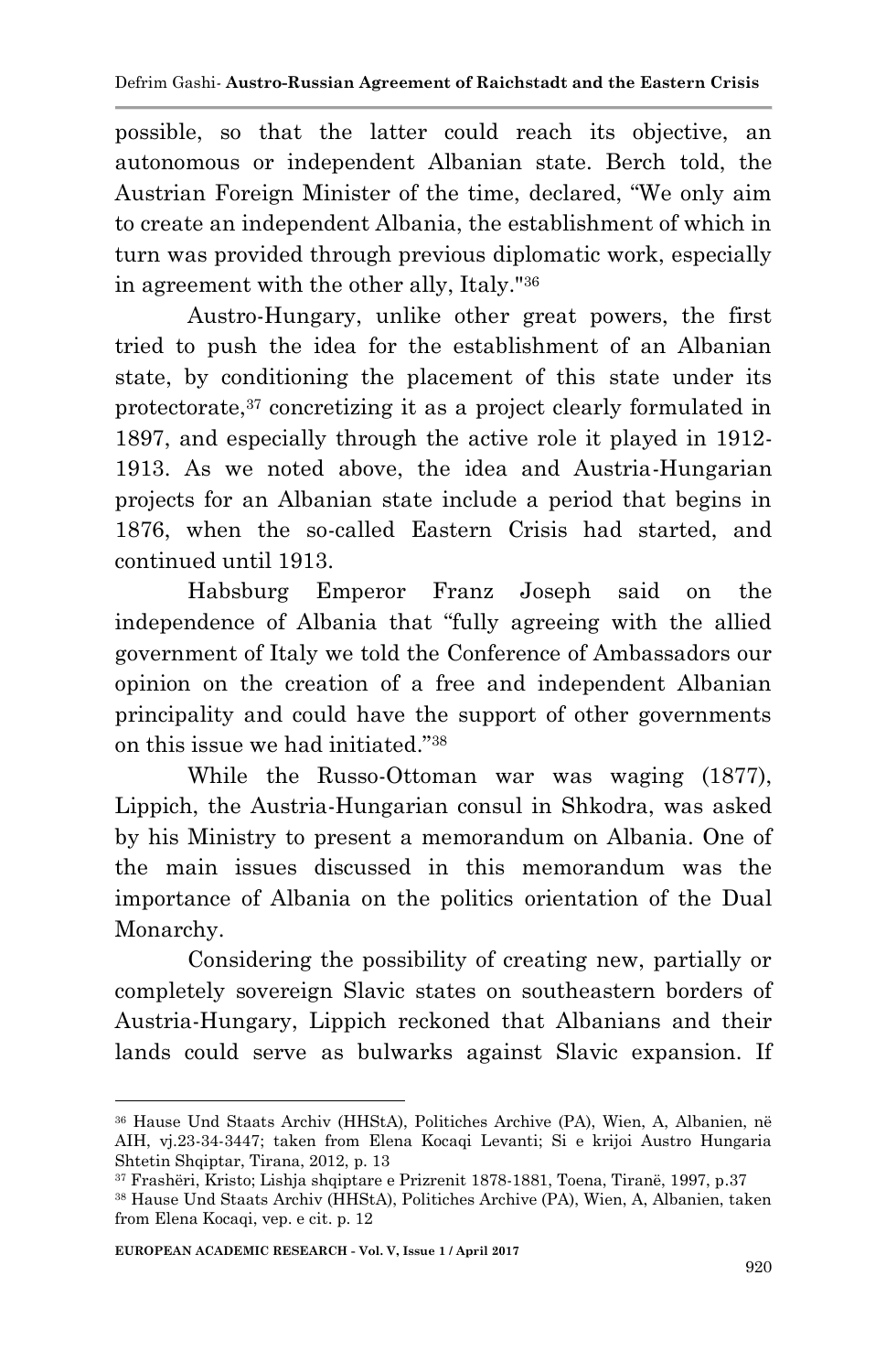Albanians were to remain alone, he thought, they obviously would be too weak to resist the clash with the Slavs. If they were part of a greater power like Austria-Hungary, they could become valuable allies as they were not only "a strong people, utterly anti-Slavic, but also among those that own a territory extending on one side up to the borders of Serbia, and on the other up to the Bulgarian Morava." They, he continues, "could become a valuable ally of Austria-Hungary in its clash with the Slavs protected by Russia and its aims to spread to the Western Balkans."<sup>39</sup>

Austria-Hungarian diplomacy intensified its efforts to recognize the situation in Albania and the Albanian orientation as opponents to the Slavic expansion, and moved to attract the Albanians towards itself. Austria-Hungary needed to convince them that it could provide them with political autonomy. Earl Greneville, a colleague of Lippich in Thessaloniki, advised his Minister that the double-monarchy should do its best to attract the Albanians. "The friendship with a strong Eastern Albania ensures our plans with regards to a Turkey coming to an end, while an autonomous Albania is a strong support against the extravagant wishes of Serbia and Bulgaria."<sup>40</sup>

The conception of the problem was more significant: from narrow provincial autonomy to the all Albanian it becomes clearer from the meetings held in the second half of August 1880, the Commission of Eastern Rumelia .<sup>41</sup>

Rumelia - with this name Ottomans called the Balkan Peninsula because of the way Byzantines called themselves. The Vilayet of Rumelia in the 15 century included almost the entire Balkans and had Manastir (Bitola) as its center. In the 19 century several Vilayets were created in it with smaller or

<sup>1</sup> <sup>39</sup> AIH. HHStA, PA XII/256, Turkei 1-v."Denkschrift uber Albanian" von k. und k. Consul f. Lippich, Wien, 20 qershor 1877.

<sup>40</sup> AIH. HHStA, PA XII/263, Turkei VIII, B. V. Greneville, "Ostalalbaniens Bedeutung", Wien, 25 August 1881; quotes according to Skendi Stavro, p. 222.

<sup>41</sup> HHStA, PA, Minutes of the Committee of Eastern Rumelia with ordinal no. 22-23, from haus Hof und Staatarchiv Vienna archive. Photocopy in the History Institute archive, Tirana, mikrofilm 743.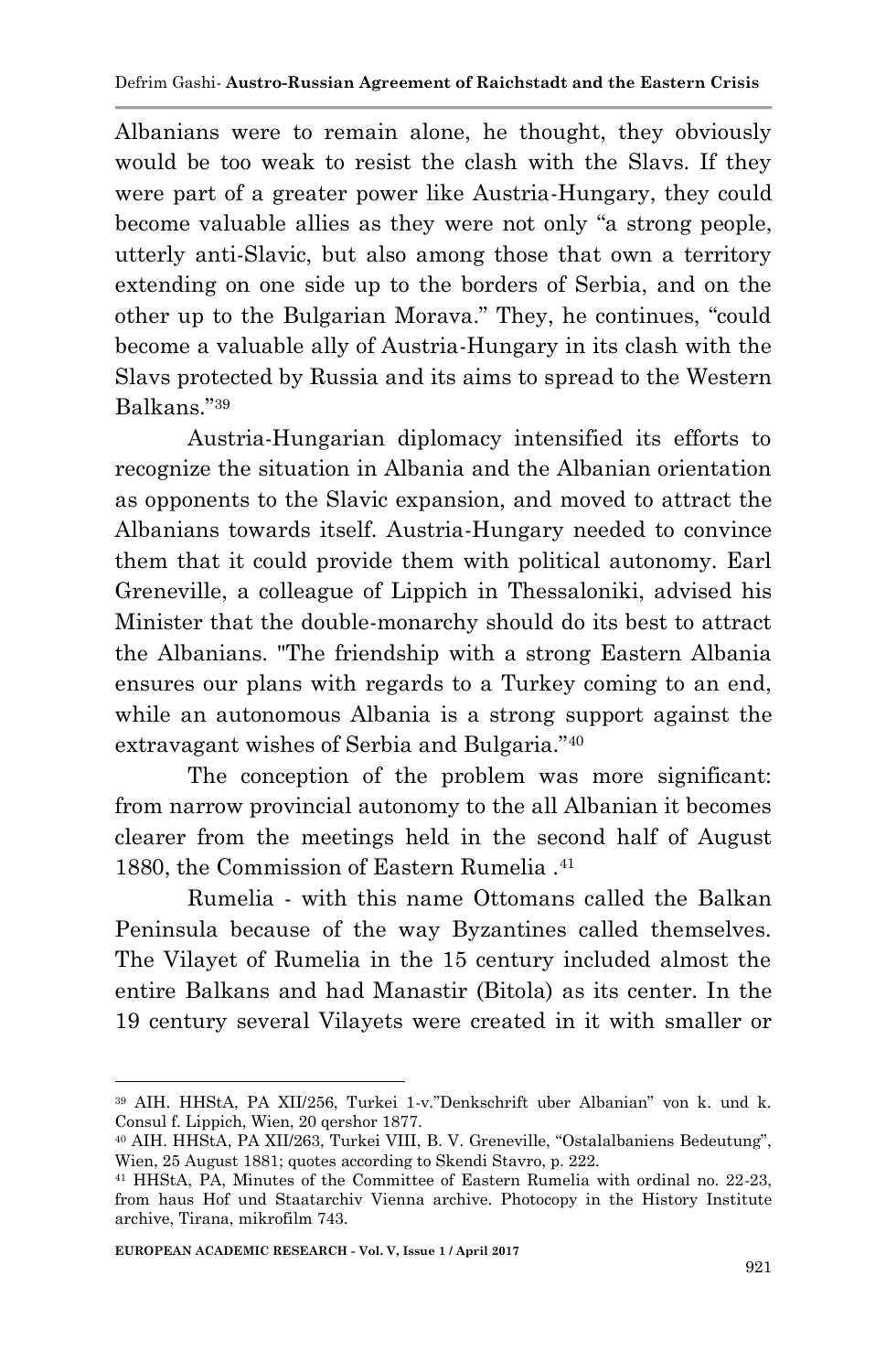larger territories. Before 1864 this name implied primarily Macedonia and Thrace.

In the context of all its works based on Article 23 of the Berlin Treaty for the implementation of reforms in the European Ottoman Empire, the committee discussed this in relation to the Albanian territories. The starting point was "the Shkodra Sanjak Memorandum."<sup>42</sup>

Although it tackled the problem locally, the memorandum was not a simple repetition of the old project, because the first idea of Mirdita privileges finds a wider reach across the highlands of Shkodra, including not only the Catholic population but the Muslim one too. The authors of the memorandum, however, put aside the religious criteria and especially emphasized the criteria of the Albanian national aspirations. In a special statement (to which the Russian representative, Hitrova, did not join) representatives of Germany, Austria-Hungary, France, Great Britain and Italy recommended the provisions of the Franco-Austrian project to the High Gate, and more importantly, announced that their governments would not object if the High Gate decided to unite the Albanian territories in a single vilayet.<sup>43</sup>

In a letter to Foreign Minister Goluchowski sent in February 1897 to the Austria-Hungarian Ambassador in Istanbul, expressing concern about the risk of Austria-Hungarian interests in the Ottoman dominion, he argued that it would be dangerous if Serbia and Bulgaria extended their borders to the West, towards the Adriatic. Austria-Hungary saw an even greater risk if Italy seized territories in the eastern Adriatic coast. "From this point of view – Goluchowski argued – Albania presents for us a very special significance. Austria-Hungary has a vital interest that this country does not fall

<sup>1</sup> <sup>42</sup> HHStA, PA, Minutes of the Committee of Eastern Rumelia with ordinal no. 22-23, from haus Hof und Staatarchiv Vienna archive. Photocopy in the History Institute archive, Tirana, mikrofilm 743 presenting in the Committion in mid August representatives of Austria-Hungaryand France, Kosiek e Aubaret.

<sup>43</sup> HHStA,PA, Minutes of the Committee of Eastern Rumelia with ordinal no. 22-23, from haus Hof und Staatarchiv Vienna archive. Photocopy in the History Institute archive, Tirana, mikrofilm 743 Anex no.2 iof the Session 16 minutes.